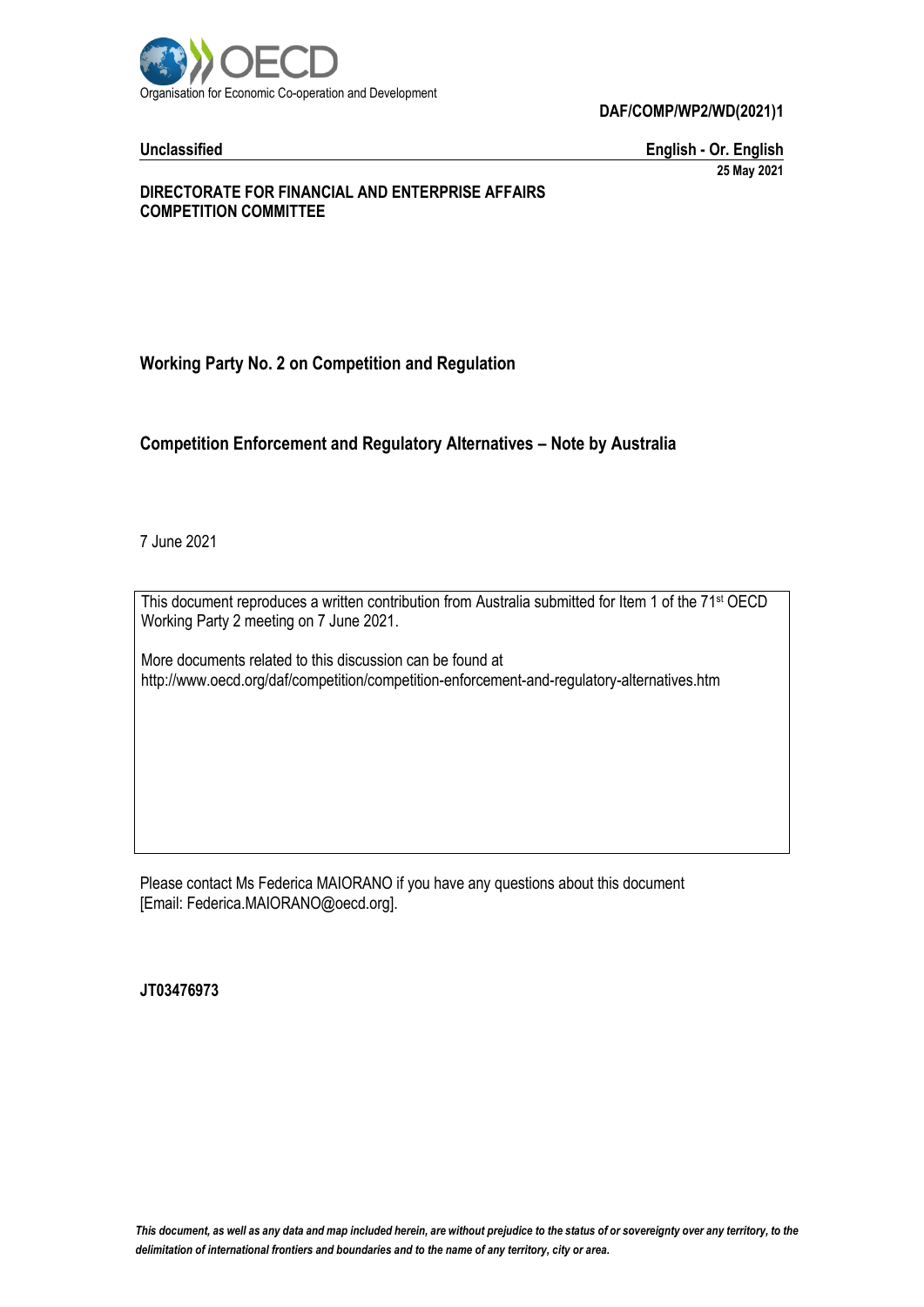# *Australia*

#### **1. Overview**

1. The Australian Competition and Consumer Commission (**ACCC**) is Australia's national consumer protection and competition regulator. Most of the ACCC's work is conducted under the provisions of the *Competition and Consumer Act 2010* (**CCA**). The purpose of the CCA is to enhance the welfare of Australians by:

- promoting competition among business
- promoting fair trading by business, and
- protecting consumers in their dealings with business.

2. In addition to enforcing Australia's competition laws, the ACCC has responsibility for the economic regulation of national infrastructure. The ACCC regulates price or access in several sectors including:

- Communications
- Airports and aviation
- Container stevedoring
- Wheat export ports
- Rail
- Water
- Postal services

3. The ACCC's role in sector regulation, and its relationship with other regulators is explained in greater detail in Australia's submission to a previous OECD competition roundtable on independent sector regulators<sup>1</sup>. This submission also highlighted the National Competition Policy (NCP) and related reforms in 1995 that were established to facilitate competition across the economy. This included structural and legislative reforms to promote competition in markets where it was limited, such as access regulation when in markets where competition was not feasible or desirable. The NCP has shaped Australia's approach to economic regulation over the last 25 years.

4. Australia has regulators for specific sectors or areas of law, for example, regulators for the energy, communications, and banking sectors, as well as regulator for privacy law. The roles and responsibilities of these regulators vary, but often incorporate elements of economic regulation<sup>2</sup>.

5. It is generally the responsibility of the portfolio departments of the Australian government to design, implement, and remove regulation in line with the direction of the

 $\overline{a}$ 

<sup>1</sup> OECD Competition Committee Working Party No. 2 on Competition and Regulation, *Independent Sector Regulators – Note by Australia* (2019). Available at: https://one.oecd.org/document/DAF/COMP/WP2/WD(2019)26/en/pdf

<sup>&</sup>lt;sup>2</sup> For example, the Australian Communications and Media Authority, which has various regulatory responsibilities ranging from spectrum allocation to administering Australia's Do Not Call register that prevents unwanted calls from telemarketers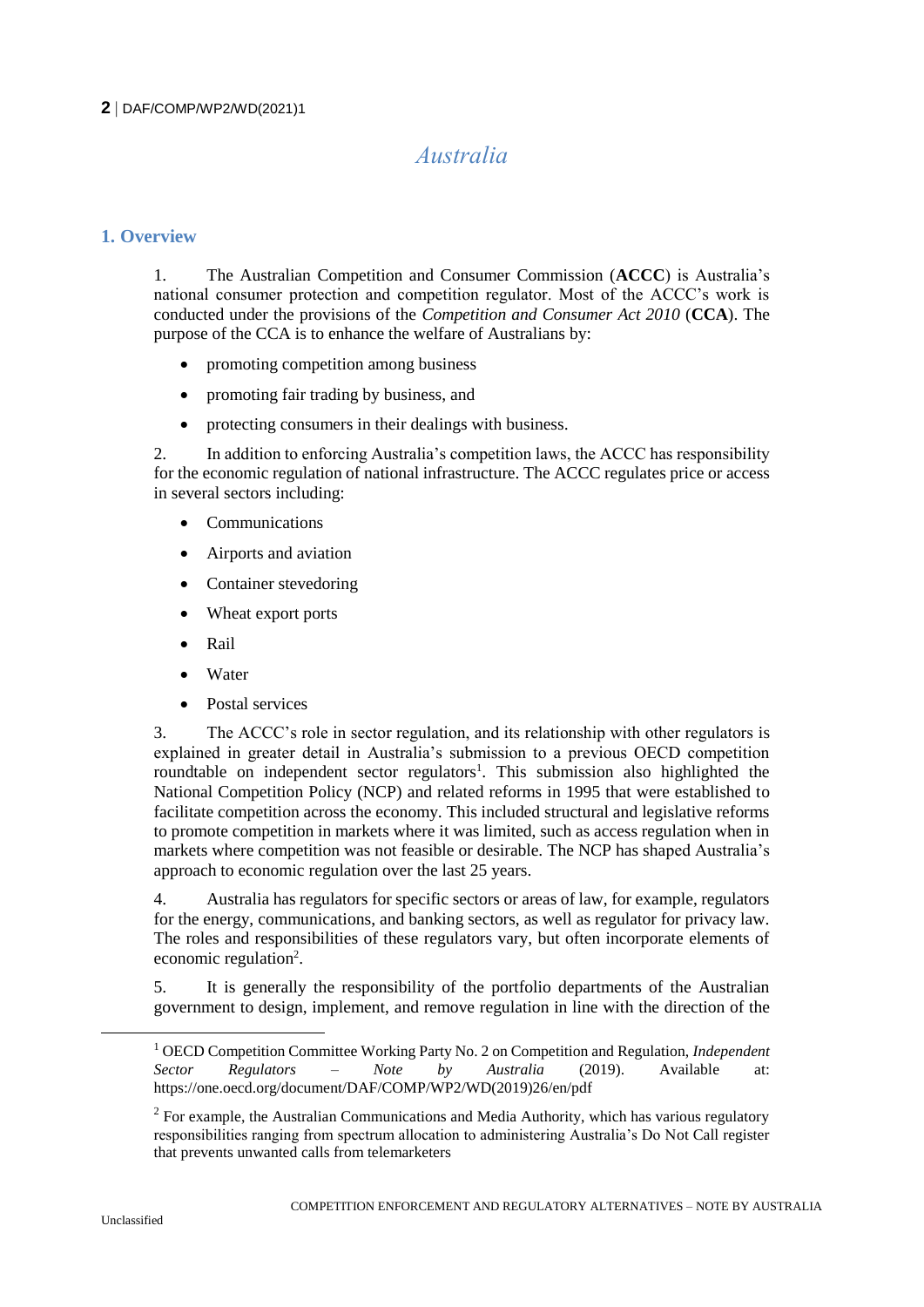legislative and executive branches of government as appropriate<sup>3</sup>. Regulatory powers are conferred on independent statutory authorities at a national level by the Australian Parliament, and in some cases by the relevant government minister in charge of that portfolio.

6. Regulators give expert advice to the government and advocate both publicly and privately on matters relating to their regulatory responsibility. This could include advocating for changes to regulatory regimes, such as a making a submission to a government initiated inquiry relevant to their area of responsibility<sup>4</sup>.

7. Economic regulation carried out by other agencies sometimes intersects with areas of competition policy. That is, regulatory regimes may have components that are designed to promote competition and ensure competitive outcomes in markets. However, there is no conflict between competition law and economic regulatory measures insofar as breaches of regulations generally do not lead to ipso-facto competition law breaches. Australia has a prosecutorial competition law model which requires a court to find on the balance of probabilities (civil) or beyond a reasonable doubt (criminal) that a corporation or person contravened one of Australia's competition laws<sup>5</sup>. There is no mechanism to directly rely upon findings made in other regulatory regimes in competition law enforcement in Australian courts.

8. The CCA provides for a number of exceptions to the application of competition law, including for anything specified in, and specifically authorised by another Act of Parliament, including any regulations under such an  $Act<sup>6</sup>$ . This means that if a firm is required to act in a certain way under a separate federal regulatory regime, the ACCC cannot take action against that firm for breaching competition laws, provided the conduct meets the exception criteria outlined in the CCA.

#### **2. Targeted regulatory interventions**

9. The ACCC considers that free and robust competition underpinned by welldesigned competition laws is the best mechanism for maximising consumer welfare and ensuring economic prosperity. Competitive markets lead to lower prices, increased and differentiated service offerings, improved quality, and greater innovation by market participants.

10. Where there are market failures that limit the level of competition in a market, appropriate economic regulation can be effective in offsetting the negative impacts, and

<sup>&</sup>lt;sup>3</sup> For instance, the Department of the Treasury has policy responsibility for the financial sector, and advises the government on the provision of regulation in financial services

<sup>4</sup> Occasionally the Australian Government will initiate public inquiries (either independent or government led) into specific issues or sectors, and regulators with responsibility in these sectors will typically make submissions on the issues, findings, and recommendations that arise in the inquiry. For example, the Australian Securities and Investments Commission made submissions to the independent 2014 Financial System Inquiry chaired by David Murray AO, providing views on potential regulatory reform options for the financial sector. See [https://treasury.gov.au/review/financial-system-inquiry-murray.](https://treasury.gov.au/review/financial-system-inquiry-murray)

<sup>5</sup> Contained in Part IV of the *Competition and Consumer Act 2010* (Cth), <https://www.legislation.gov.au/Details/C2021C00151>

<sup>6</sup> See *Competition and Consumer Act 2010* (Cth). S 51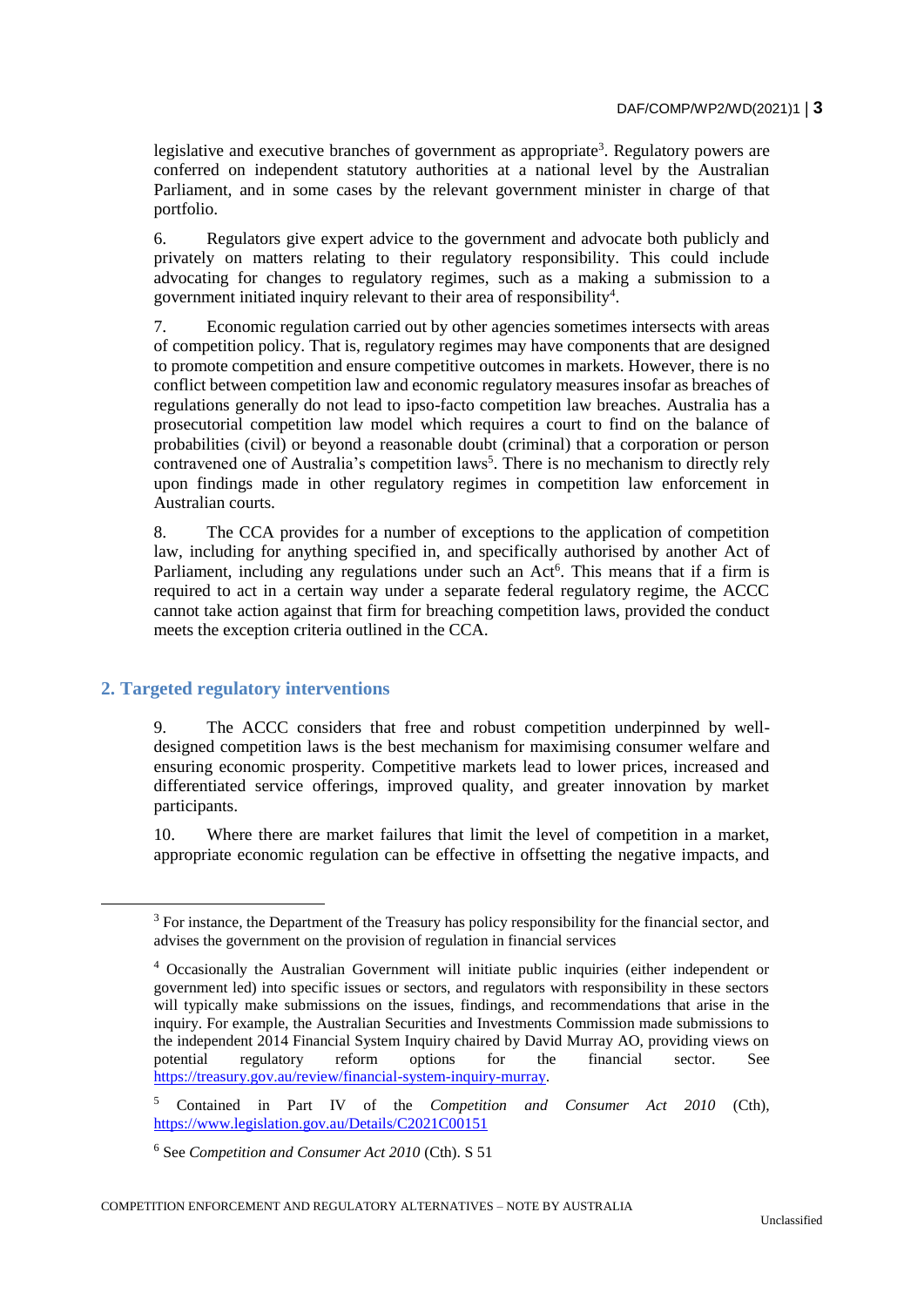ultimately deliver better public outcomes than would be possible in the absence of that regulation.

11. Natural monopoly infrastructure is an area where economic regulation in the form of price and access controls can lead to better functioning markets. In the absence of regulation, infrastructure service providers can leverage their market power to increase prices or deny access to services, leading to inefficiencies and accordingly additional costs the public.

#### **2.1. Industry codes of conduct**

12. Australia's competition and consumer law framework allows the government to develop mandatory industry codes of conduct administered by the ACCC. Industry codes of conduct set out minimum obligations and standards of commercial conduct for industry participants. Mandatory industry codes can address industry-specific market failures that have not otherwise been addressed by industry participants or by other regulation but that nonetheless undermine the competitive process, leading to inefficient market outcomes and a loss of welfare for the public.

13. There are several mandatory codes of conduct under the CCA that have measures aimed at promoting competition, or addressing adverse outcomes stemming from a lack of competition.

#### **2.2. Case study: News Media Bargaining Code (NMBC)<sup>7</sup>**

14. In December 2017, the then Australian Treasurer directed the ACCC to look at the impact of digital search engines, social media platforms and digital content aggregators on the state of competition in media and advertising markets, and the issues that have arisen due to their growth. The ACCC provided the final report of the so-called Digital Platforms Inquiry (DPI) to the Treasurer in June 2019, and it was released to the public shortly thereafter.

15. In the DPI final report, the ACCC outlined its findings that the value of digital platforms to users and the lack of close alternatives has afforded both Google and Facebook substantial market power in a number of digital markets. In addition, the ACCC found that both companies had substantial bargaining power in their dealings with individual Australian news media businesses. Both of Google and Facebook are important channels through which consumers access news and are seen by many news media businesses as key sources of referral traffic, and important avenues for news media businesses to reach their audience and to monetise their content. Consequently, a significant number of Australian news businesses consider Google and Facebook to be unavoidable trading partners.

16. However, while Google and Facebook derived a benefit from the presence of Australian news on their services, no individual news business was as important to these platforms as these platforms are to individual news businesses.

17. Therefore, the ACCC found that there was a fundamental bargaining power imbalance between news media businesses and Google and Facebook that resulted in media businesses accepting less favourable commercial terms than they otherwise might accept. This affected their ability to monetise their news content and ultimately, to fund original journalism.

<sup>7</sup> ACCC, *News Media Bargaining Code*, [https://www.accc.gov.au/focus-areas/digital](https://www.accc.gov.au/focus-areas/digital-platforms/news-media-bargaining-code)[platforms/news-media-bargaining-code](https://www.accc.gov.au/focus-areas/digital-platforms/news-media-bargaining-code)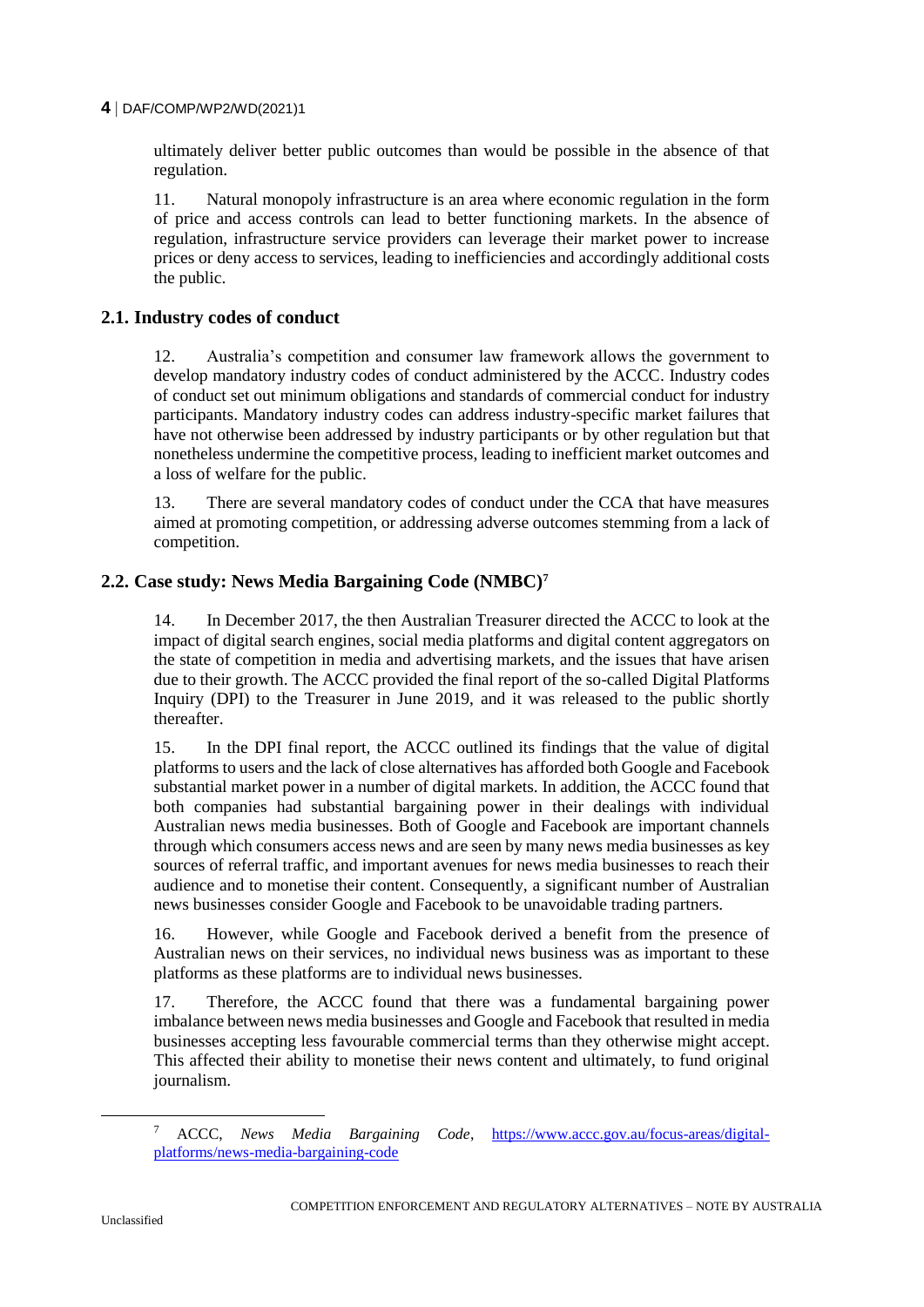18. While bargaining power imbalances do exist in many other sectors, the ACCC considered that regulatory intervention was appropriate because failure to address the particular bargaining power imbalance threatens the sustainability of strong, independent and diverse news media landscape, which is essential to a well-functioning democracy.

19. To address the bargaining power imbalance, the ACCC recommended the Australian government consider developing a code or codes of conduct to govern relationships between digital platforms and news businesses, including minimum commitments around data sharing, notification of changes to ranking and display of news content and fair negotiation of revenue sharing arrangements.

20. The Australian Government accepted the findings, and in December 2019 asked the ACCC to work with Google, Facebook, and Australian news businesses to develop and implement a voluntary code, or voluntary codes, of conduct before considering the development of a mandatory code if no satisfactory agreement was reached between the platforms and news businesses. In April 2020, the government asked the ACCC to accelerate the development of a mandatory code after it appeared that there would not be agreement to a voluntary code with satisfactory terms.

21. The ACCC worked with colleagues from the Treasury, the Department of Infrastructure, Transport, Regional Development and Communications and the Australian Communications and Media Authority to consult closely with affected stakeholders, and to make recommendations to government on the code over the course of 2020. The government considered those recommendations and following further amendments, the final legislation passed both houses of Australian Parliament on 25 February 2021. The code received royal assent on 2 March 2021 and is now law.

22. The NMBC was considered necessary because of the fundamental bargaining power imbalance between the leading digital platforms – Facebook and Google – and individual Australian news businesses; and because failure to address this bargaining power imbalance may risk threatening the continued provision of public interest journalism. This was unlikely to change in any meaningful way in the short to medium term. Therefore, the issue was best addressed through the introduction of an industry-specific code.

# **2.3. Case Study: Dairy Code<sup>8</sup>**

23. In October 2016 the Australian government directed the ACCC to hold an inquiry into the competitiveness of prices, trading practices and the supply chain in the Australian dairy industry (Dairy Inquiry). The Dairy Inquiry followed late-season retrospective changes to the farmgate prices paid by Australia's two largest dairy processors in April 2016 which caused substantial detriment to dairy farm businesses in the southern regions of the Australian dairy industry. These 'step-downs' caused severe and unforeseen reductions in the incomes of more than 2,000 dairy farmers and significantly impacted

24. One of the issues the ACCC was asked to examine was the nature of the commercial relationships between dairy producers and acquirers of raw milk products. In the Dairy Inquiry final report, the ACCC found that dairy farmers typically have very limited bargaining power when negotiating with processors, and limited scope to reposition their businesses or switch to a different farm enterprise. Processors also have access to better information about prices and general market conditions than farmers. Imbalances in bargaining power, information asymmetries and the historical use of cooperative

COMPETITION ENFORCEMENT AND REGULATORY ALTERNATIVES – NOTE BY AUSTRALIA

<sup>8</sup> ACCC, *Dairy Code of Conduct*, [https://www.accc.gov.au/business/industry-codes/dairy-code-of](https://www.accc.gov.au/business/industry-codes/dairy-code-of-conduct/dairy-code)[conduct/dairy-code](https://www.accc.gov.au/business/industry-codes/dairy-code-of-conduct/dairy-code)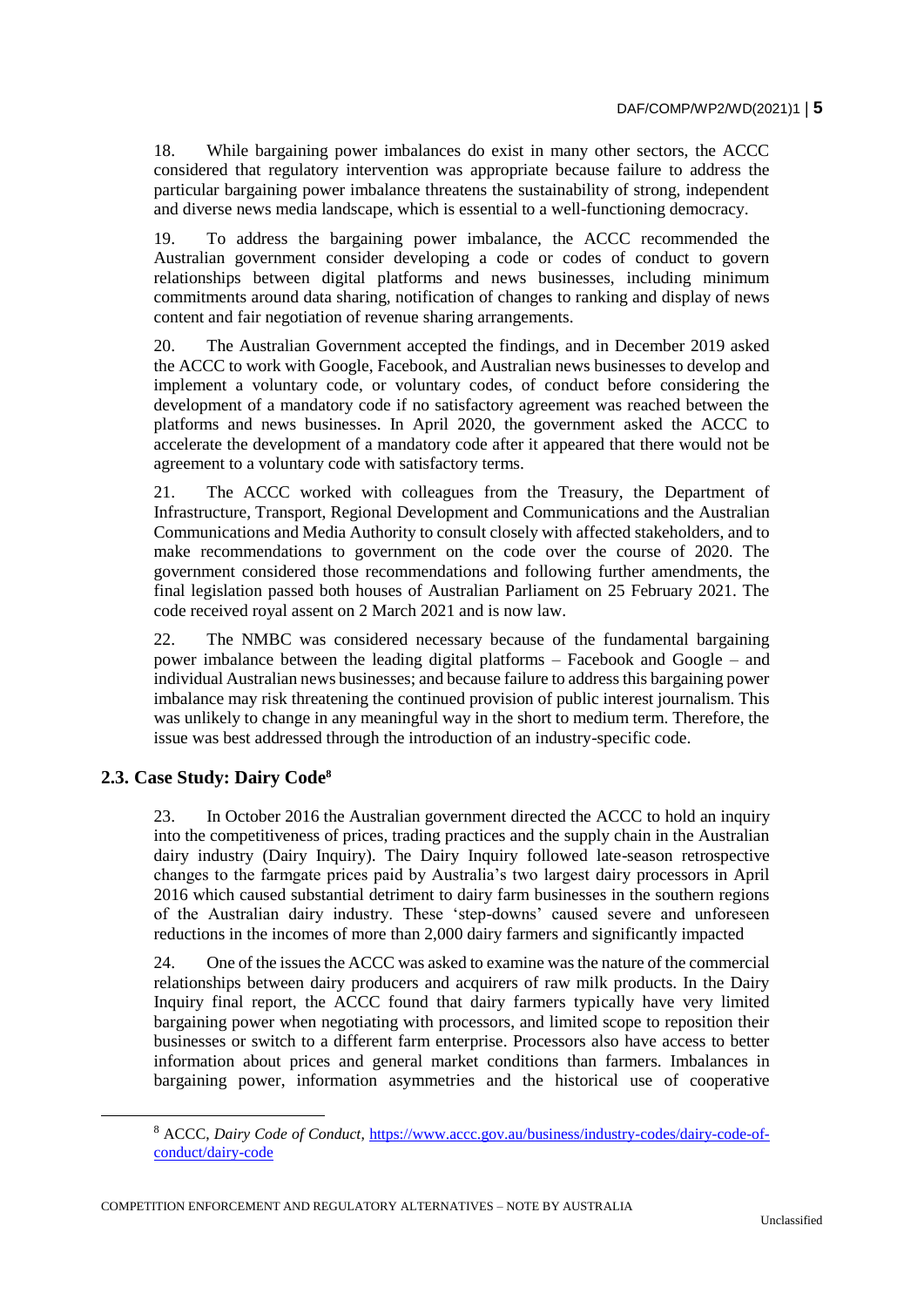contracting models in the industry have resulted in contracts and practices that favour processors and/or reduce farmers' ability to switch, such as:

- processors' ability to vary farmgate milk prices throughout a season or within a contract period
- processors' ability to unilaterally vary terms in contracts, including indirectly by changing requirements detailed in ancillary contract documents
- farmers having limited time and information with which to make critical decisions about which processor to supply
- farmers being subject to unnecessary switching barriers in contracts, such as conditional loyalty bonuses and extended notice periods, and
- the absence of effective dispute resolution processes.

25. The ACCC found that these practices lead to inappropriate risk allocation between producers and processors, a weakening of competition between processors for raw milk supply, and potentially inefficient investment decisions by farmers.

26. The ACCC determined that Australia's competition and consumer laws are able to retrospectively address isolated instances of behaviour and conduct which harm competition and efficiency in the industry. These laws include the unfair contract terms laws and prohibitions on misleading and deceptive, and unconscionable, conduct. However, the problems identified in the dairy industry emanate from the broader and inherent bargaining power imbalance across the industry, particularly between processors and farmers. The resulting effects and risks to the industry are widespread, and cannot be effectively addressed through Australia's competition laws.

27. In its final report, the ACCC recommended that a mandatory code of conduct should be developed to address these systemic issues over the long term. The Australian Government accepted this recommendation, and developed a mandatory code in consultation with stakeholders that came into effect on 1 January 2020<sup>9</sup>. The Code imposes several obligations that improve the clarity and transparency of trading arrangements between dairy farmers and those buying their milk, helping to address the bargaining power imbalances identified during the Dairy inquiry.

28. The ACCC is responsible for enforcing the Dairy Code. The Code contains penalty provisions that the ACCC can enforce by taking court action seeking a financial penalty for the breach, or issuing an infringement notice.

29. Both the Dairy Code and NMBC arose following Government direction to the ACCC to undertake inquiries. In both cases, the ACCC identified that a bargaining power imbalance was causing adverse market outcomes. While bargaining power discrepancies can indicate a lack of competition in the market, this is not inherently at odds with Australia's competition law. Businesses with a substantial degree of power in a market are not prevented from utilising that power. Instead, they are constrained from misusing their power in a way that has the purpose, effect or likely effect of substantially lessening of competition in a market.

<sup>9</sup> Competition and Consumer (Industry Codes—Dairy) Regulations 2019, <https://www.legislation.gov.au/Details/F2019L01610>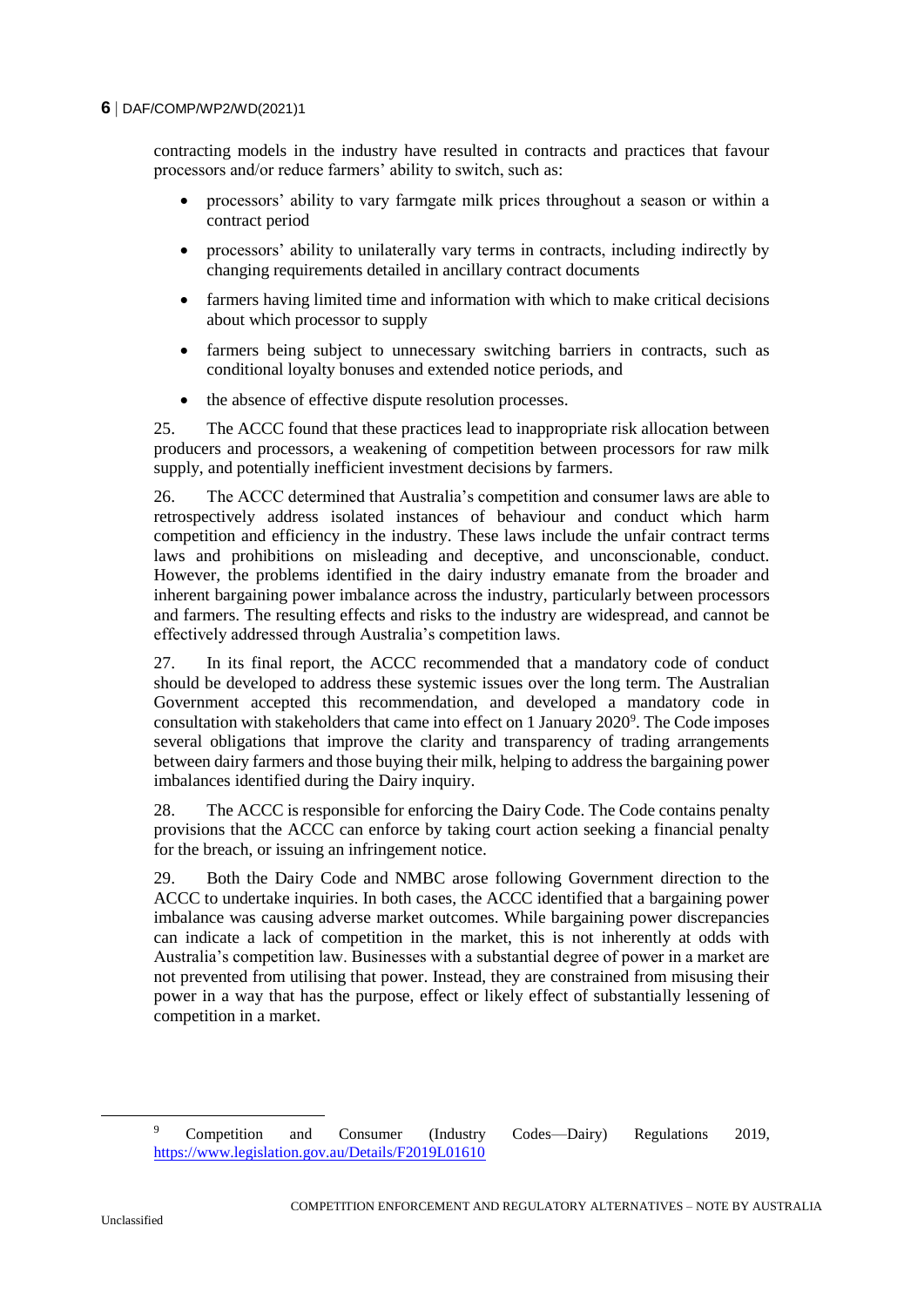#### **3. Recognising competition in regulatory regimes**

30. Recognising the important role competition has to play in maximising welfare for Australians, there are several examples of Australian regulators incorporating competition principles and considerations into their regimes.

31. One example of this is in the financial sector. The Australian Securities and Investments Commission, Australia's integrated corporate, financial services and consumer credit regulator has legislated objectives that require it to consider the effects that the performance of its functions and the exercise of its powers will have on competition in the financial system $10$ .

32. The Australian Prudential Regulation Authority, responsible for maintaining the safety and soundness of financial institutions, is required to balance its responsibility to maintain financial sector stability with other considerations including competition and  $efficiency<sup>11</sup>$ .

33. Similarly, the Reserve Bank of Australia (**RBA**) has policy and regulatory responsibility for payments systems in the Australian financial sector. This responsibility extends to promoting competition in the payment services market consistent with the overall stability of the financial system $^{12}$ .

34. Where there is crossover between regulatory responsibility and competition, a close relationship between the competition agency and the relevant sector regulator can be beneficial in addressing issues that impact competition in the sector. This could involve the development of mechanisms for cooperation between regulators where appropriate, such as in the area of payment systems regulation in Australia.

### **3.1. Case study: Visa payments system undertaking**<sup>13</sup>

35. In March 2021, the ACCC accepted a court-enforceable undertaking from payment card provider Visa in relation to concerns that Visa may have limited competition in relation to debit card acceptance through its dealings with large merchants.

36. The ACCC investigated allegations that Visa may have engaged in anti-competitive conduct, by offering certain large merchants cheaper interchange rates (known as 'strategic merchant rates') for processing credit card payments if they agreed to process Visa branded dual-network debit card payments through the Visa network.

37. Visa debit cards and credit cards are accepted by a significant proportion of merchants across Australia. Almost all Visa debit cards are dual-network debit cards that can be processed using either the Visa or eftpos debit card network, Australia's domestic debit card network.

<sup>10</sup> *Australian Securities and Investments Commission Act 2001*. S 1(2A), <https://www.legislation.gov.au/Details/C2021C00205>

<sup>&</sup>lt;sup>11</sup> Australian Prudential Regulatory Authority, *APRA's objectives*, [https://www.apra.gov.au/apras](https://www.apra.gov.au/apras-objectives)[objectives.](https://www.apra.gov.au/apras-objectives)

<sup>12</sup> *Reserve Bank Act 1959.* S 10B(3).

<sup>13</sup> ACCC, *Visa undertakes to address competition concerns over debit card payments*, [https://www.accc.gov.au/media-release/visa-undertakes-to-address-competition-concerns-over](https://www.accc.gov.au/media-release/visa-undertakes-to-address-competition-concerns-over-debit-card-payments)[debit-card-payments](https://www.accc.gov.au/media-release/visa-undertakes-to-address-competition-concerns-over-debit-card-payments)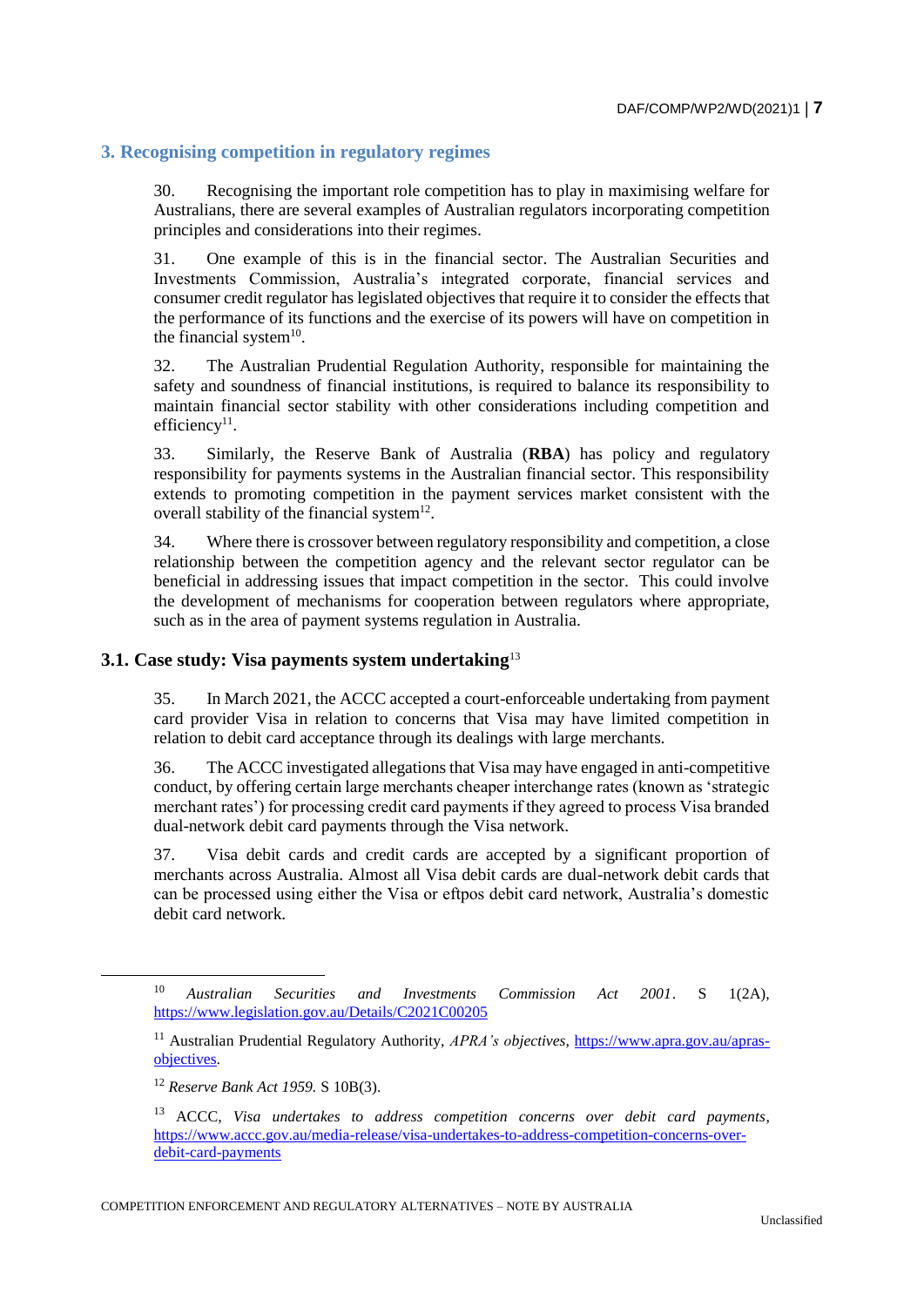38. When a consumer uses a debit or credit card to pay for goods or services, the merchant incurs fees as a result of accepting the payment. This fee will depend on what is called the 'interchange rate' that is set by a card scheme. For dual-network debit card payments, the fees paid by a merchant can vary depending on the debit card network used for processing the transaction.

39. In its undertaking, Visa acknowledged the ACCC's competition concerns but made no admissions of any breach of the competition laws. Visa offered the undertaking to address the ACCC's competition concerns.

40. The undertaking prevents Visa from offering strategic merchant rates for credit card payments to merchants on condition that the merchant processes debit card payments through the Visa network. The undertaking also ensures that merchants can make decisions about which debit card network processes Visa branded dual-network debit card payments without Visa increasing the cost of processing their Visa credit cards payments as a consequence.

41. The payments sector is regulated by the RBA. Since 2017, the RBA has supported merchants having the ability to choose which debit card network processes their contactless (i.e. 'tap and go') dual network debit card payments. This initiative promoted by the RBA is referred to as 'merchant choice routing' or 'least-cost routing' and is intended to improve competition in the debit card market and reduce the costs associated with processing debit card payments.

42. At the time the undertaking was accepted, the RBA was conducting a Review of Retail Payments Regulation, which among other issues is considering competition and efficiency in the debit card market and potential regulation relating to the processing of dual-network debit card payments and least cost routing.

43. In the Visa example, the ACCC was concerned that Visa's conduct was in violation of competition laws. However the relevant payment markets were also subject to regulation by the RBA.

44. The scope of the alleged conduct intersects with the role of the RBA, which through its Payments Systems Board has regulatory powers to designate payment systems as being subject to regulation, impose an access regime to establish rules of participation in a payment system, and give direction to, gather information from, and arbitrate between, payment system participants.

45. The ACCC and RBA have a longstanding memorandum of understanding (MOU) that was last updated in 2018<sup>14</sup>. The MOU defines the roles of both the ACCC and RBA with respect to the payments system industry. In particular, the ACCC has general responsibility for competition and access in the industry through administration of the CCA. Whereas the RBA has specific responsibilities under the Payment Systems (Regulation) Act 1998. The MOU also establishes cooperation between the agencies on competition and access in the payments system.

46. This dissection of responsibility ensures there is no regulatory overlap, as the RBA's intervention involves designation of a payments system, followed by imposing an access regime or determining standards for the payment system if appropriate. Where the RBA takes this action, members of that system will not be at risk of enforcement under

<sup>&</sup>lt;sup>14</sup> Memorandum of Understanding, the Australian Competition and Consumer Commission (ACCC) and the Reserve Bank of Australia (RBA), signed 11 December 2018, [https://www.rba.gov.au/payments-and-infrastructure/payments-system-regulation/mou/accc-and](https://www.rba.gov.au/payments-and-infrastructure/payments-system-regulation/mou/accc-and-the-rba/)[the-rba/](https://www.rba.gov.au/payments-and-infrastructure/payments-system-regulation/mou/accc-and-the-rba/)